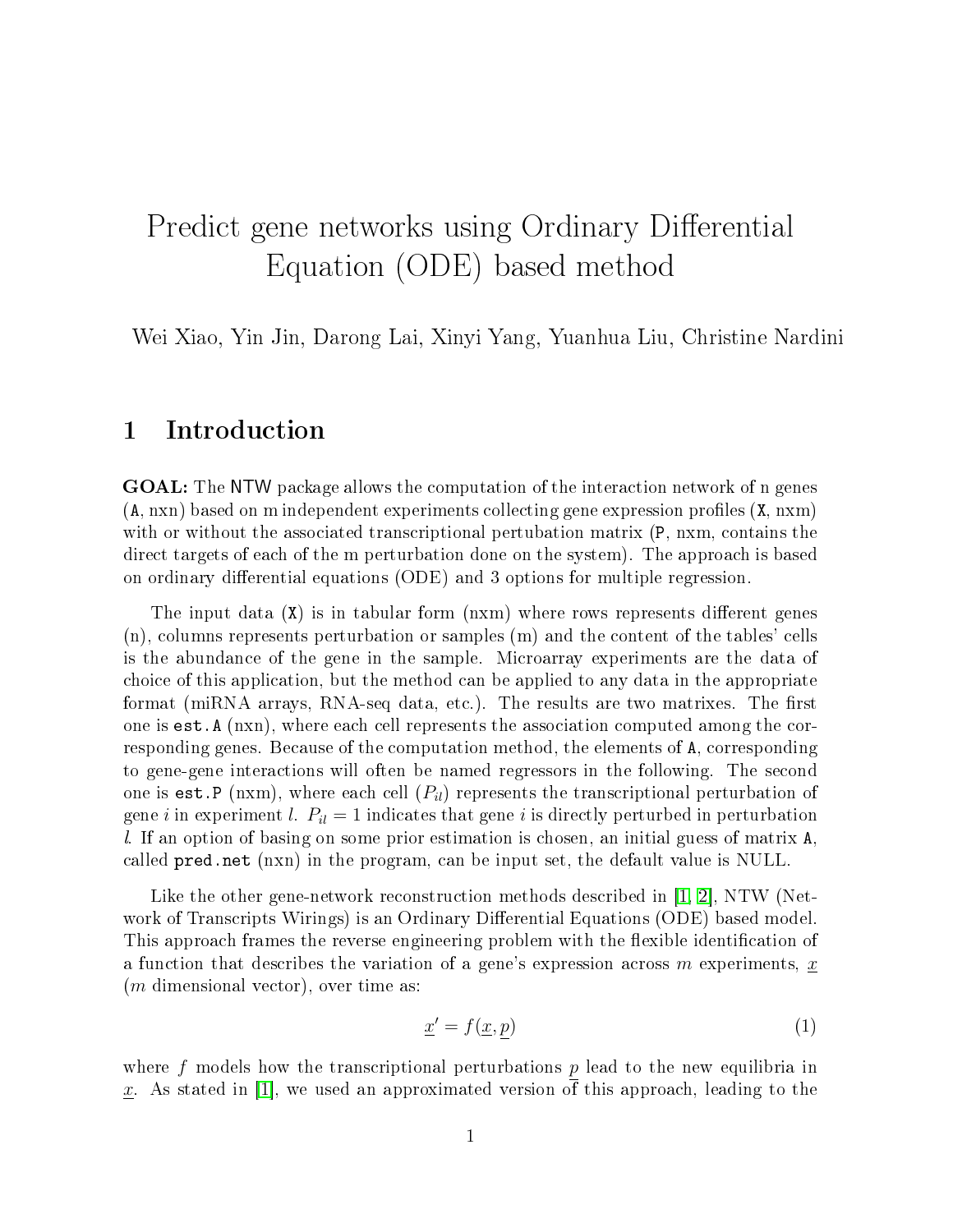linearized matricial form,

<span id="page-1-0"></span>
$$
AX = -P \tag{2}
$$

where A represents the interaction network (adjacency matrix,  $n \times n$ ), X the steady state expression values (expression matrix,  $n \times m$ ), and P the transcriptional perturbations (also an expression matrix,  $n \times m$ ). Differently from the original work in [\[1,](#page-8-0) [2\]](#page-8-1), NTW can reconstruct A in the absence of a known matrix  $P$ , since transcriptional perturbations P can be an important unknown of the problem when reconstructing gene networks. Namely, NTW processes X to rank genes in each experiment by their absolute expression values, and selects  $TopK$  genes with the highest values as potential target genes. It then produces a Boolean matrix IX where  $ix_{ij} = 1$  if entry  $x_{ij}$  in matrix X is a potential transcriptional trigger, and  $ix_{ij} = 0$  otherwise. Matrix A can then be computed rowwise by using multiple regression of each row of  $P$  on the corresponding row of  $X$ . To compute the  $i_{th}$  row  $a_i^T$  of A, NTW iteratively searches an optimal vector  $P_i$  as the  $i_{th}$ row of P. The searching space of  $P_i$  consists of a non-empty subset of the power set  $S = 2^{k|IX_{ik} \neq 0,1 \leq k \leq m}$ . As a result, the cardinality of the searching space of  $P_i$  is  $2^{|S|} - 1$ , where  $|S|$  represents the number of elements in set S. Given the upper value of  $TopK$ , the number of non-zero entries in each row of  $IX$  is small and so is the cardinality of  $S$ and the searching space of  $P_i$ . The identification of optimal  $P_i$  and thus  $a_i^T$  is then done through any of regression methods.

NTW offers different approaches for the inference of  $A$  using  $X$  (and  $P$ ). In particular, to solve Equation [2,](#page-1-0) NTW can use the following methods: geo (error-in-variable model), sse (ordinary linear regression) and ml (maximum likelihood method). The result are the estimated gene interaction network (A) and, when unknown as input, transcriptional perturbation matrix (P). NTW also offers an option to input prior knowledge of the network A, when necessary or available (for example from literature). Basically, when some of the regressors of A are known, NTW can receive as input an extra matrix (pred.net) which contains the known regressors. The final network  $A$  is again estimated using the 3 alternative methods (geo, sse and ml) in forward (pred.net contrains less edges than necessary, typicaly information from literature, or from another algorithm) or backward (pred.net contrains more edges than necessary, typically when estimated by another algorithm).

Function NTW is the main function in this package. It can be used to predict the whole gene interaction network (A) and the associated transcriptional pertubation matrix (P). The major arguments include:

cFlag the type of method used, geo,sse and ml

pred.net the option for whether a prior estimation of the network is exploited (no prior information if pred.net is NULL), the final network is estimated based on it via forward or backward method (see sup.drop), if there is no prior network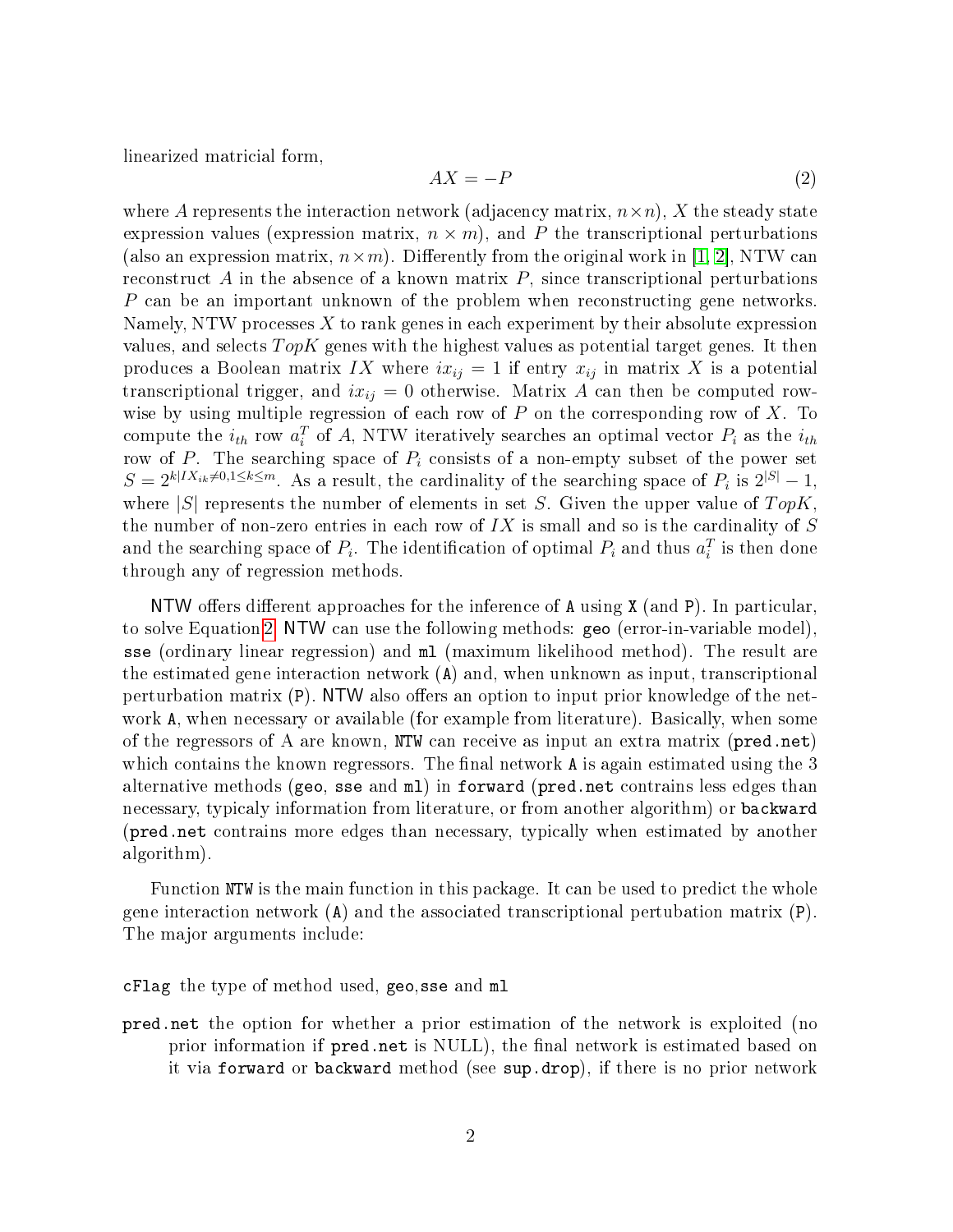estimation, the backward method is used as default (in this case it is assumed that the prior network is full)

- numP the option to set the maximum number of perturbed times for each gene in all experiments
- restK the vector numbers of maximum connections of each gene, a vector with higher numbers leads to longer running time. we suggest 20 to 30 percent of the number of genes based on the sparsity assumption of gene interaction matrix for reasonable computation time (however computation time can be improved with parallelization, see below)
- topD the number of branches in each level of a tree in the grid algorithm: we use a grid algorithm to get the optimized solution and the process, basically while new regressors are tested the best TopD solutions are preserved to the next step (forward or backward) to add or delete the following regressor. This generates a tree of solutions. The choice of this value determines the effect as well as the speed of the optimization, we suggests 20 to 30 percent of the number of genes ;
- topK the number of potential target genes in each perturbation: to reduce time for calculation, we suggest topK to be 10 to 20 percent of the number of genes

In this package, given a known P, A is estimated row by row with A. estimation. Srow. Otherwise, both A and P are estimated with AP.estimation.Srow. AP.estimation.Srow and A.estimation.Srow can be used independently so that estimation of each row can be performed in parallel, for improving computation time.

The functions' dependencies scheme of the NTW package is illustrated in Figure [1.](#page-3-0)

- NTW, the main function to estimate the gene interaction matrix A and the perturbation targets matrix P.
- P.preestimation, give a rough estimation of perturbation matrix, according to which a guess of non-zero element in each row of P is made.
- AP.estimation.Srow, estimation of a single row in gene interaction matrix A and perturbation targets matrix P.
- A.estimation.Srow, estimation of a single row in gene interaction matrix A with P known.
- backward, estimate the network using a backward mode to treat the prior information, less edges of the genes are considered.
- forward, estimate the network using a forward mode to treat the prior information, more edges of the genes are considered.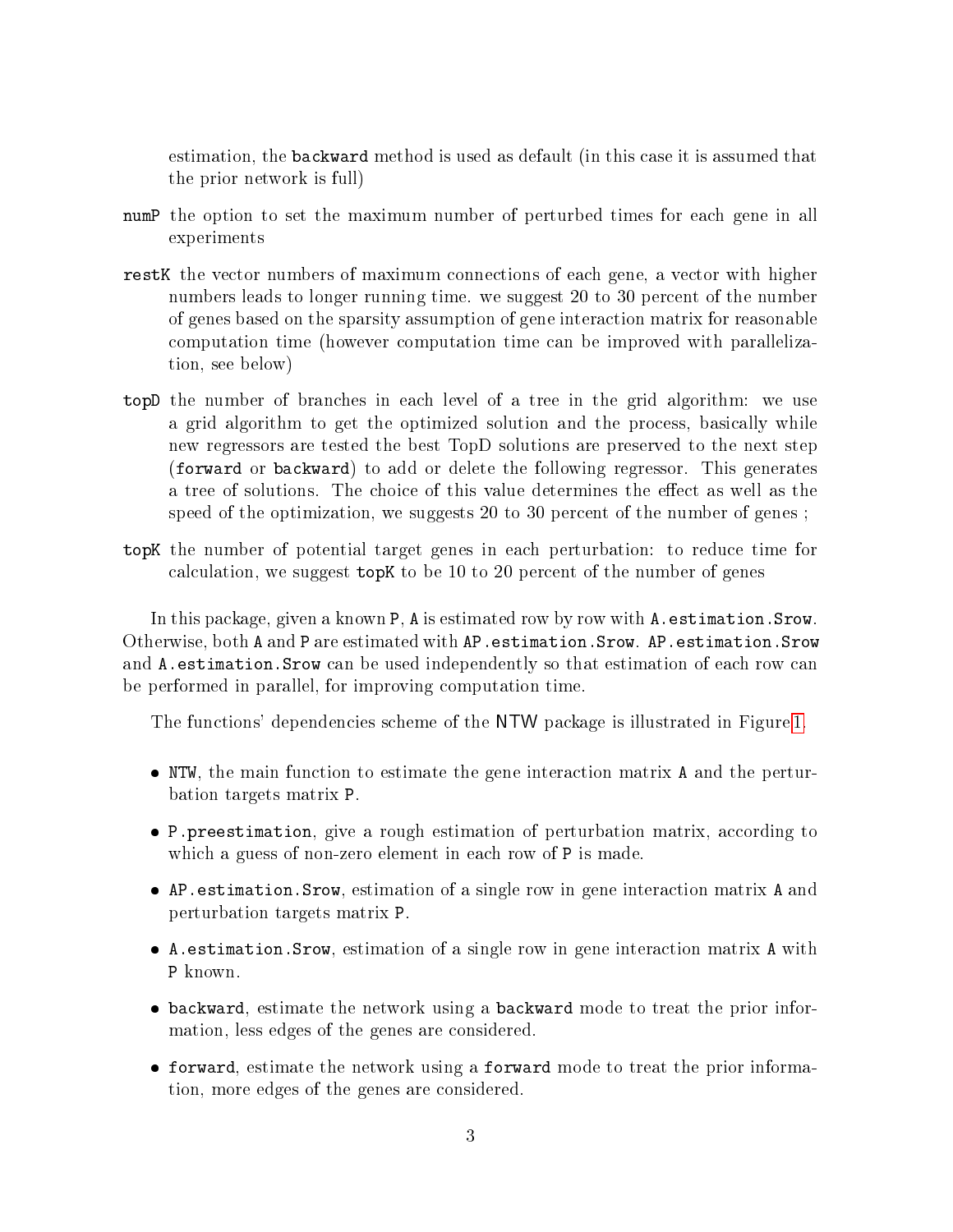

<span id="page-3-0"></span>Figure 1: Scheme of the functions in NTW package

- method.geo, estimate the network using geo method (objective function: geometric mean) with fixed perturbations.
- method.sse, estimate the network using sse method (ordinary linear regression), with fixed perturbations.
- method.ml, estimate the network using ml (maximum likelihood method), with fixed perturbations).
- com.matrix, creates all combinations of regressorsto be tested for A, with the chosen regressor method. The most (TopD) successful compbinations are preserved in the following (forward or backward) step.

## 2 Beginning NTW

We use the RT-PCR data of 9 genes in SOS pathway of Escherichia coli [\[1\]](#page-8-0) to introduce the usage of NTW package. The main function in this package is NTW,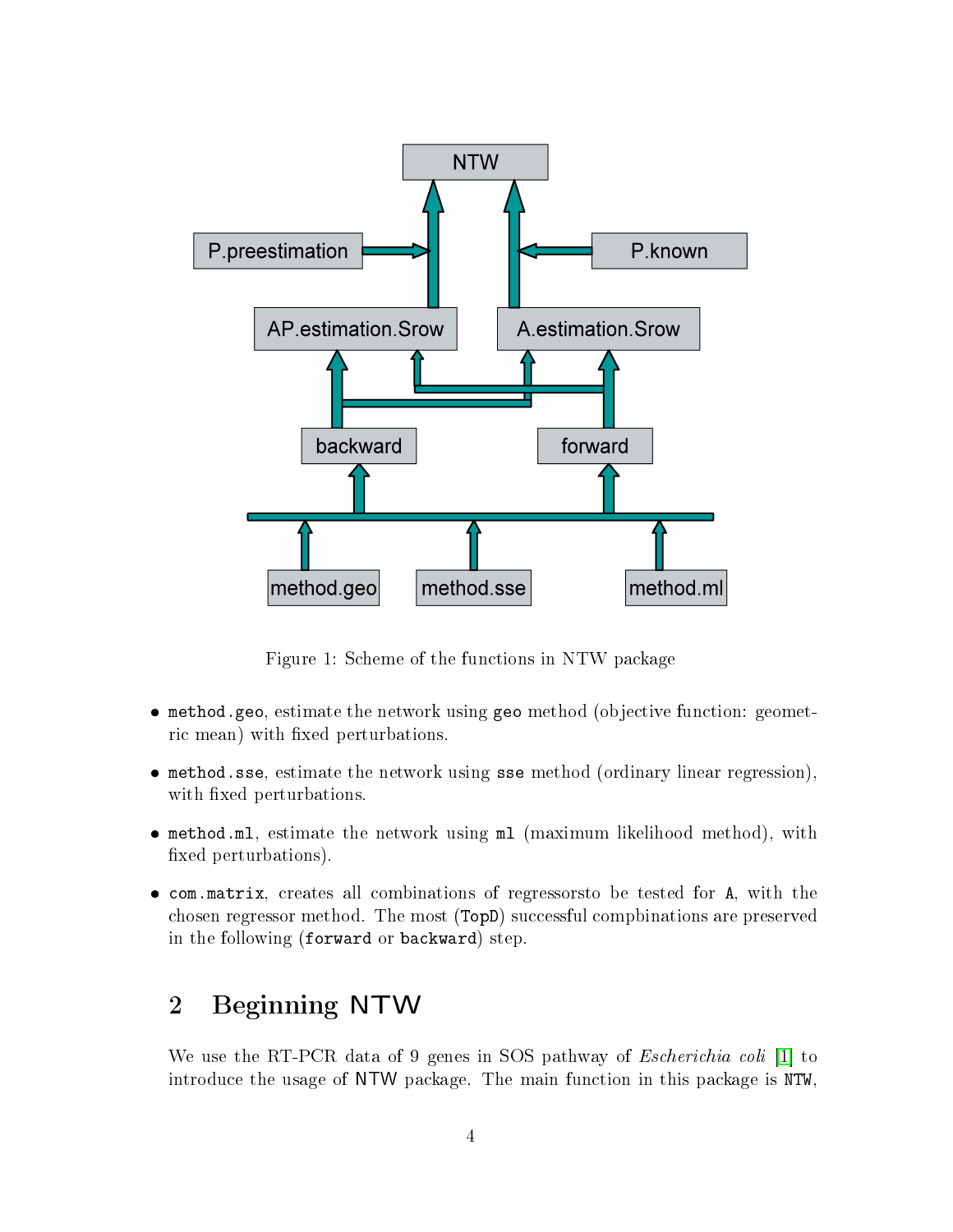used to estimate the whole gene interaction matrix A and the perturbation targets matrix P. Estimation of a single row of A and P independently is also available with the function AP.estimation.Srow. This is to supply a faster computation if large quantity of genes is involved, as individual row prediction can be distributed to several CPUs in parallel. In addition, the prediction of the single row of A is also possible when P is known. Details are stated below.

#### 2.1 NTW to estimate the whole gene interaction matrix A and the perturbation targets matrix P

```
> library(NTW)
> library(mvtnorm)
```
Load the SOS pathway data.

```
> data(sos.data)
> X<-sos.data
> X < -a.s.matrix(X)> X
```
p.recA p.lexA p.ssb p.recF p.dinI p.umuDC p.rpoD p.rpoH p.rpoS recA 0.906 -0.132 -0.139 0.187 0.291 0.000 -0.077 0.000 0.000 lexA 0.212 0.383 -0.117 0.000 0.169 -0.087 0.000 0.125 0.000 ssb 0.000 -0.107 10.524 0.000 0.080 0.000 0.064 0.000 0.000 recF 0.104 0.000 -0.273 0.139 0.180 0.146 0.000 0.000 0.275 dinI 0.119 0.000 0.000 0.315 2.147 0.142 -0.068 0.135 0.000 umuDC 0.000 -0.189 -0.124 0.250 0.347 2.017 -0.067 -0.172 0.000 rpoD -0.122 0.000 -0.102 0.000 0.000 0.000 3.068 0.365 0.217 rpoH 0.178 -0.183 0.000 0.000 0.000 -0.155 0.000 26.633 0.000 rpoS 0.000 -0.128 0.000 0.000 0.305 0.000 0.000 0.274 0.672

Set the parameters in NTW algorithm.

```
> restK=rep(ncol(X)-1, nrow(X))
> \text{top}D = \text{round}(0.6* \text{nrow}(X))> topK = round (0.5*nrow(X))
> numP = round(0.25*nrow(X))
```
Input the gene association network pred.net from literature or some other method if possible. Here we randomly generate a network with 1 to indicate a connection between two genes, and 0 for no connection. pred.net must have the same dimensions as A.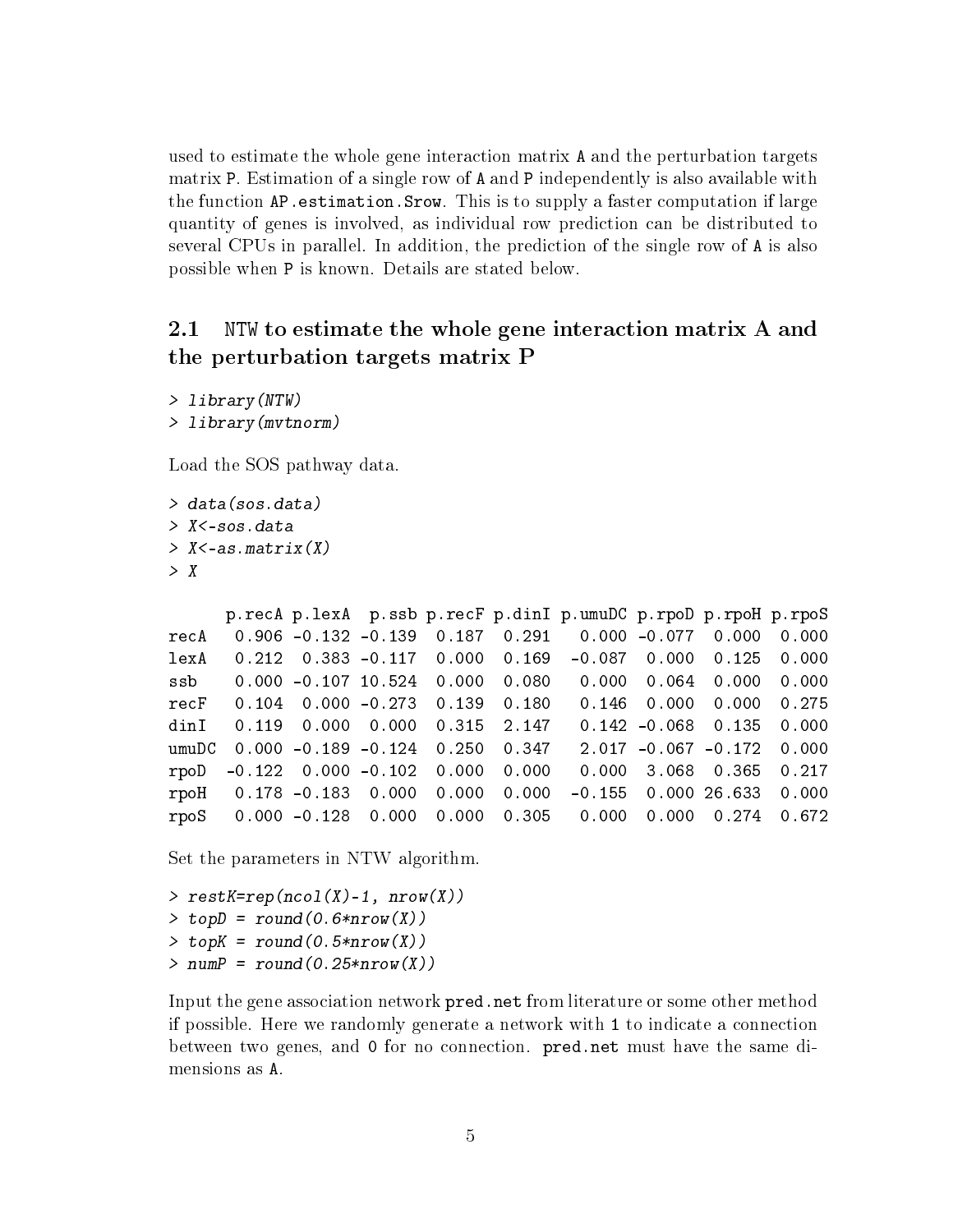> pred.net<-matrix(round(runif(nrow(X)\*nrow(X), min=0, max=1)), nrow(X), nrow(X)) > pred.net

|         | [,1] | [, 2] | $[$ ,3] | [, 4] | [, 5] | [, 6] | [,7] | [, 8] | $\left[ \, , 9 \right]$ |
|---------|------|-------|---------|-------|-------|-------|------|-------|-------------------------|
| [1,]    |      |       | 0       | 0     | 0     | 0     | 0    |       |                         |
| [2,]    | 0    | 1     | O       | 1     | 1.    | O     |      |       |                         |
| [3,]    | 0    |       | O       |       | 0     | O     |      |       |                         |
| $[4,$ ] |      | O     | O       |       |       |       | O    |       |                         |
| [5,]    | 0    |       |         |       |       |       |      |       |                         |
| [6, 1]  | O    |       |         | 0     | 0     | O     |      |       |                         |
| [7,]    | 1.   | O     | 1       |       | 0     | 1     |      | Ω     |                         |
| [8,]    |      |       | O       |       | 0     |       | O    |       |                         |
| $[9,$ ] |      |       |         |       |       |       |      |       |                         |

Estimate A and P without prior gene association information. Here the regression method is sse.

> result<-NTW(X, restK, topD, topK, P.known=NULL, cFlag="sse", pred.net = NULL, su > result

\$est.A

| recA           | lexA                                                                                                                                                     | ssb             | recF                                   | dinI                                                    |
|----------------|----------------------------------------------------------------------------------------------------------------------------------------------------------|-----------------|----------------------------------------|---------------------------------------------------------|
|                |                                                                                                                                                          |                 | 0.000000000                            | 0.0048763857                                            |
|                | $-0.44638945$                                                                                                                                            | $0.000000e+00$  | 0.733250538                            | 0.1767204709                                            |
|                | $-0.02404257$                                                                                                                                            | $-9.521820e-02$ | 0.000000000                            | 0.0048763857                                            |
|                | $-0.01892404$                                                                                                                                            |                 | $-0.002392418$                         | 0.0052141609                                            |
|                | $-0.36093297$                                                                                                                                            | $0.000000e+00$  | 0.474446606                            | 0.1063749419                                            |
|                | $-0.02404257$                                                                                                                                            | $-9.521820e-02$ | 0.000000000                            | 0.0048763857                                            |
|                | 0.00000000                                                                                                                                               | 8.875082e-05    | 0.000000000                            | $-0.0008178425$                                         |
|                | 0.00000000                                                                                                                                               | 8.875082e-05    | 0.000000000                            | $-0.0008178425$                                         |
|                | 0.05492974                                                                                                                                               | 1.953024e-03    |                                        | $0.000000000 - 0.4799260016$                            |
| umuDC          |                                                                                                                                                          |                 | rpoS                                   |                                                         |
|                |                                                                                                                                                          | 0.00000000      |                                        |                                                         |
|                |                                                                                                                                                          |                 |                                        |                                                         |
| $-0.084174579$ | $-0.0221973113$                                                                                                                                          | 0.00000000      | $-0.2416938635$                        |                                                         |
| $-0.001514474$ | 0.0022132822                                                                                                                                             | 0.00000000      | 0.0003041515                           |                                                         |
| 0.000000000    | 0.0020923106                                                                                                                                             | 0.00000000      | 0.0000000000                           |                                                         |
| $-0.552254466$ | $-0.0095769254$                                                                                                                                          | 0.00000000      | $-0.2006185074$                        |                                                         |
| $-0.001514474$ | 0.0022132822                                                                                                                                             | 0.00000000      | 0.0003041515                           |                                                         |
| $-0.002561085$ | 0.0001450308                                                                                                                                             | $-0.03756027$   | 0.0000000000                           |                                                         |
| $-0.002561085$ | 0.0001450308                                                                                                                                             | $-0.03756027$   | 0.0000000000                           |                                                         |
|                | 0.004977555<br>$-1.092623741$<br>0.004977555<br>0.000000000<br>0.016062893<br>0.004977555<br>0.008432960<br>0.008432960<br>0.071757103<br>$-0.001514474$ |                 | $-0.02404257 - 9.521820e - 02$<br>rpoD | $-9.527017e-02$<br>rpoH<br>0.0022132822<br>0.0003041515 |

\$est.P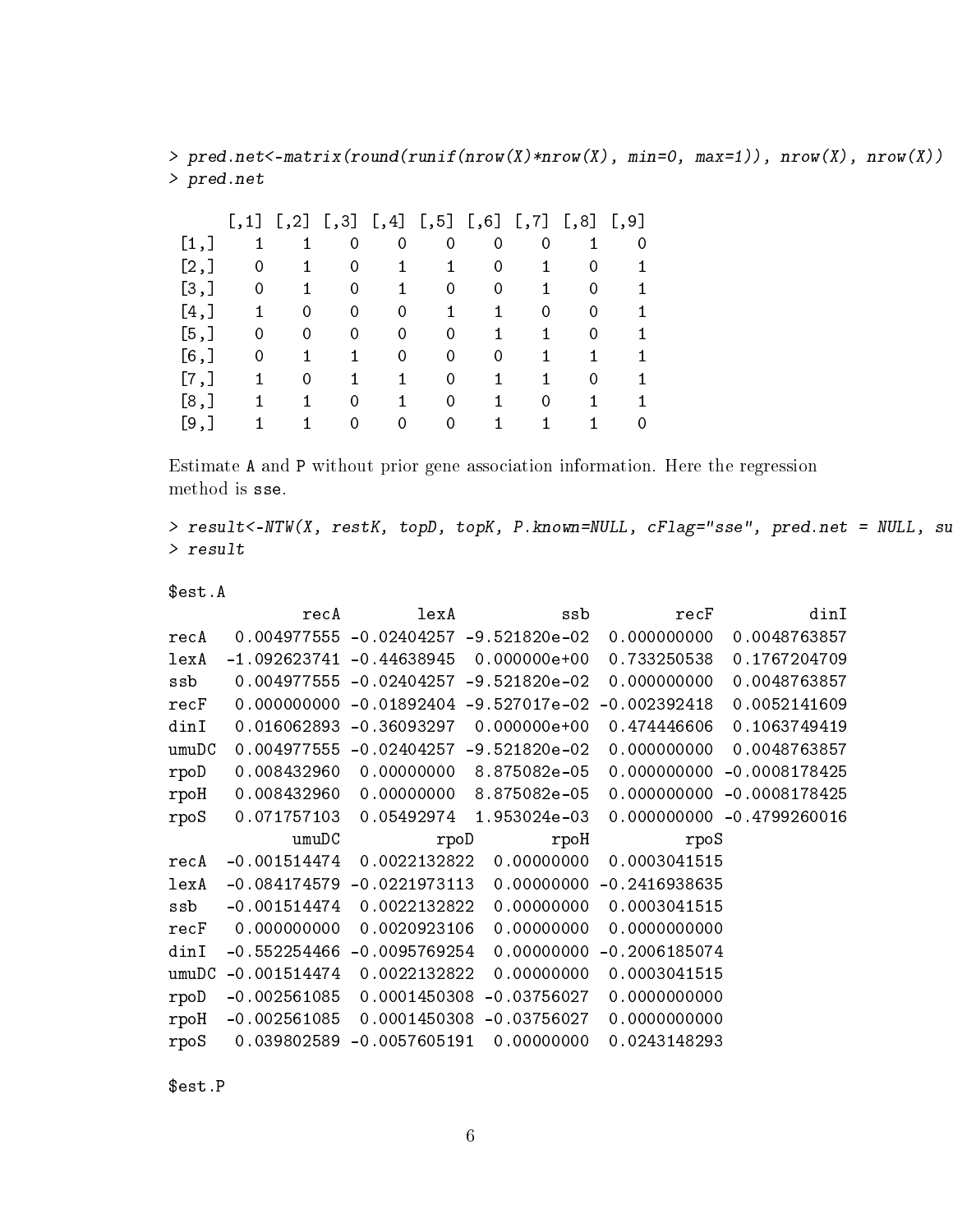|       |  |  | p.recA p.lexA p.ssb p.recF p.dinI p.umuDC p.rpoD p.rpoH p.rpoS |  |          |
|-------|--|--|----------------------------------------------------------------|--|----------|
| recA  |  |  |                                                                |  | 0        |
| lexA  |  |  |                                                                |  | 0        |
| ssb   |  |  |                                                                |  | O        |
| recF  |  |  |                                                                |  | $\Omega$ |
| dinI  |  |  |                                                                |  | $\Omega$ |
| umuDC |  |  |                                                                |  | $\Omega$ |
| rpoD  |  |  |                                                                |  | O        |
| rpoH  |  |  |                                                                |  |          |
| rpoS  |  |  |                                                                |  |          |

Estimate A and P with prior gene association information. Here regression method is geo. The method to use the prior information is forward. sup.drop is set to -1, indicating backward approach is chosen.

> result<-NTW(X, restK, topD, topK, P.known=NULL, cFlag="sse", pred.net =pred.net, > result

\$est.A

|          | recA                     | lexA ssb     |    | $_{\rm recF}$ | dinI                  | umuDC                                                          | rpoD           |
|----------|--------------------------|--------------|----|---------------|-----------------------|----------------------------------------------------------------|----------------|
| recA     | 0.00000000               | 0.0000000    |    | 0.0000000     | 0.0000000             | 0.00000000                                                     | 0.000000000    |
| lexA     | $-1.09262374$            | $-0.4463895$ |    | 0, 0.7332505  | 0.1767205             | $-0.08417458$                                                  | $-0.022197311$ |
| ssb      | 0.00000000               | 0.0000000    | 0. | 0.0000000     | 0.0000000             | 0.00000000                                                     | 0.000000000    |
| recF     | 0.01606289               | $-0.3609330$ |    |               | 0 0.4744466 0.1063749 | $-0.55225447$                                                  | $-0.009576925$ |
| dinI     | 0.01606289               | $-0.3609330$ |    | 0.4744466     | 0.1063749             | $-0.55225447$                                                  | $-0.009576925$ |
| umuDC    | 0.00000000               | 0.0000000    | 0. | 0.0000000     | 0.0000000             | 0.00000000                                                     | 0.000000000    |
| rpoD     | 0.00000000               | 0.0000000    |    | 0.0000000     | 0.0000000             | 0.00000000                                                     | 0.000000000    |
| rpoH     | 0.00000000               | 0.0000000    | 0. |               | 0.0000000 0.0000000   | 0.00000000                                                     | 0.000000000    |
| rpoS     | 0.00000000               | 0.0000000    |    |               |                       | 0.00000000                                                     | 0.000000000    |
|          | rpoH                     | rpoS         |    |               |                       |                                                                |                |
| recA     | 0.0000000<br>$\Omega$    |              |    |               |                       |                                                                |                |
| lexA     | $-0.2416939$<br>0        |              |    |               |                       |                                                                |                |
| ssb      | 0.0000000<br>$\mathbf 0$ |              |    |               |                       |                                                                |                |
| recF     | $-0.2006185$<br>0        |              |    |               |                       |                                                                |                |
| $\dim I$ | $-0.2006185$<br>0        |              |    |               |                       |                                                                |                |
| umuDC    | 0.0000000<br>$\mathbf 0$ |              |    |               |                       |                                                                |                |
| rpoD     | 0.0000000<br>0           |              |    |               |                       |                                                                |                |
| rpoH     | 0.0000000<br>$\mathbf 0$ |              |    |               |                       |                                                                |                |
| rpoS     | 0.0000000<br>0           |              |    |               |                       |                                                                |                |
|          |                          |              |    |               |                       |                                                                |                |
| \$est.P  |                          |              |    |               |                       |                                                                |                |
|          |                          |              |    |               |                       | p.recA p.lexA p.ssb p.recF p.dinI p.umuDC p.rpoD p.rpoH p.rpoS |                |
| recA     | 0                        | 0<br>0       | 0  | 0             | 0                     | 0<br>0                                                         | 0              |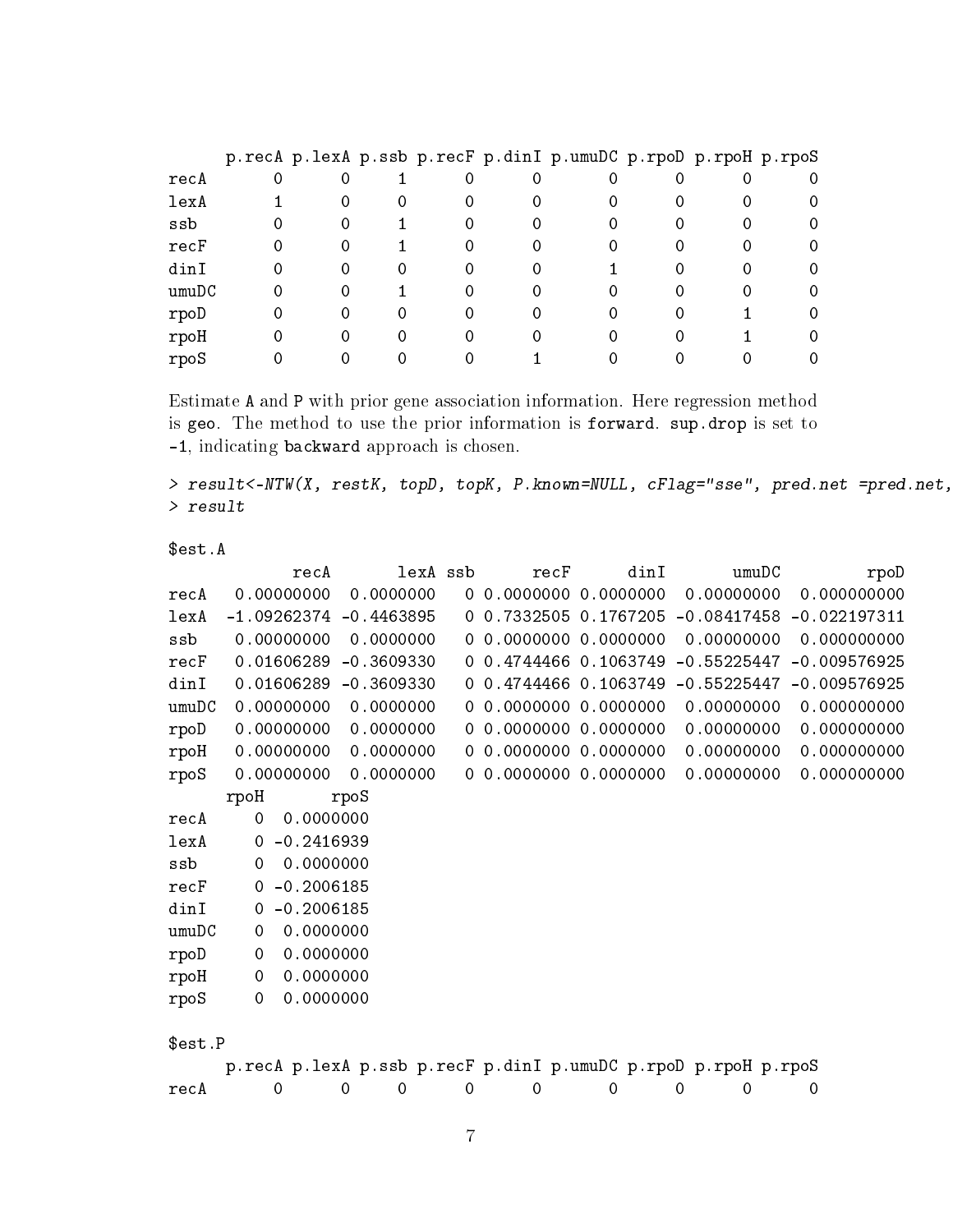| lexA       |          | 0 | U | 0 | U | O | 0 |   |
|------------|----------|---|---|---|---|---|---|---|
| ssb        |          | 0 | 0 | 0 |   |   | 0 | 0 |
| recF       | 0        | 0 | 0 | 0 | U |   |   |   |
| dinI       | $\Omega$ | 0 |   | 0 |   |   |   |   |
| umuDC      | 0        | O |   | O |   |   |   | O |
| rpoD       | 0        | 0 |   | 0 |   | 0 | 0 | O |
| $r$ po $H$ | 0        | U | 0 | 0 |   |   | 0 | O |
| rpoS       |          |   |   |   |   | 0 |   |   |

Arguments of the function NTW here are:

- $-$  X, gene expression data, a matrix with genes as rows and perturbations as columns.
- $r = \text{restK}$ , a vector (length equals to  $\text{nrow}(\text{A})$ ) with each element to indicate the number of non-zero regressors in the corresponding row of A.
- topD, a parameter for keeping the best (lowest error in the optimization function) topD combinations of non-zero regressors of a single row in A.
- $-$  topK, the number of possible targets of the perturbations, used for preestimate the perturbation targets matrix P.
- $P P$ . known, a known perturbation matrix with the same dimensions of X.
- $-$  cFlag, a flag to chose the regression methods: geo, sse and ml.
- $-$  pred.net, a matrix with the same dimensions of A for the prior gene association information. It can be specified only if cMM.corrected is 1. Default is NULL.
- sub.drop, an indication to show the pattern for using the prior gene association information. 1 for forward pattern and -1 for backward pattern.
- $-$  numP, a number set to limit the possibilities that one gene will be directly targeted by perturbations. That is at most numP perturbations can directly perturb one gene.
- noiseLevel, only used in ml method, to indicate the noise level in each perturbed experiment.

#### 2.2 AP.estimation.Srow to estimate a single row of A and P

```
> IX<-P.preestimation(X, topK= round(2*nrow(X)))
```

```
> result. Srow<-AP.estimation. Srow(r=1, cMM.corrected = 1, pred.net, X, IX, topD, rest
> result.Srow
```